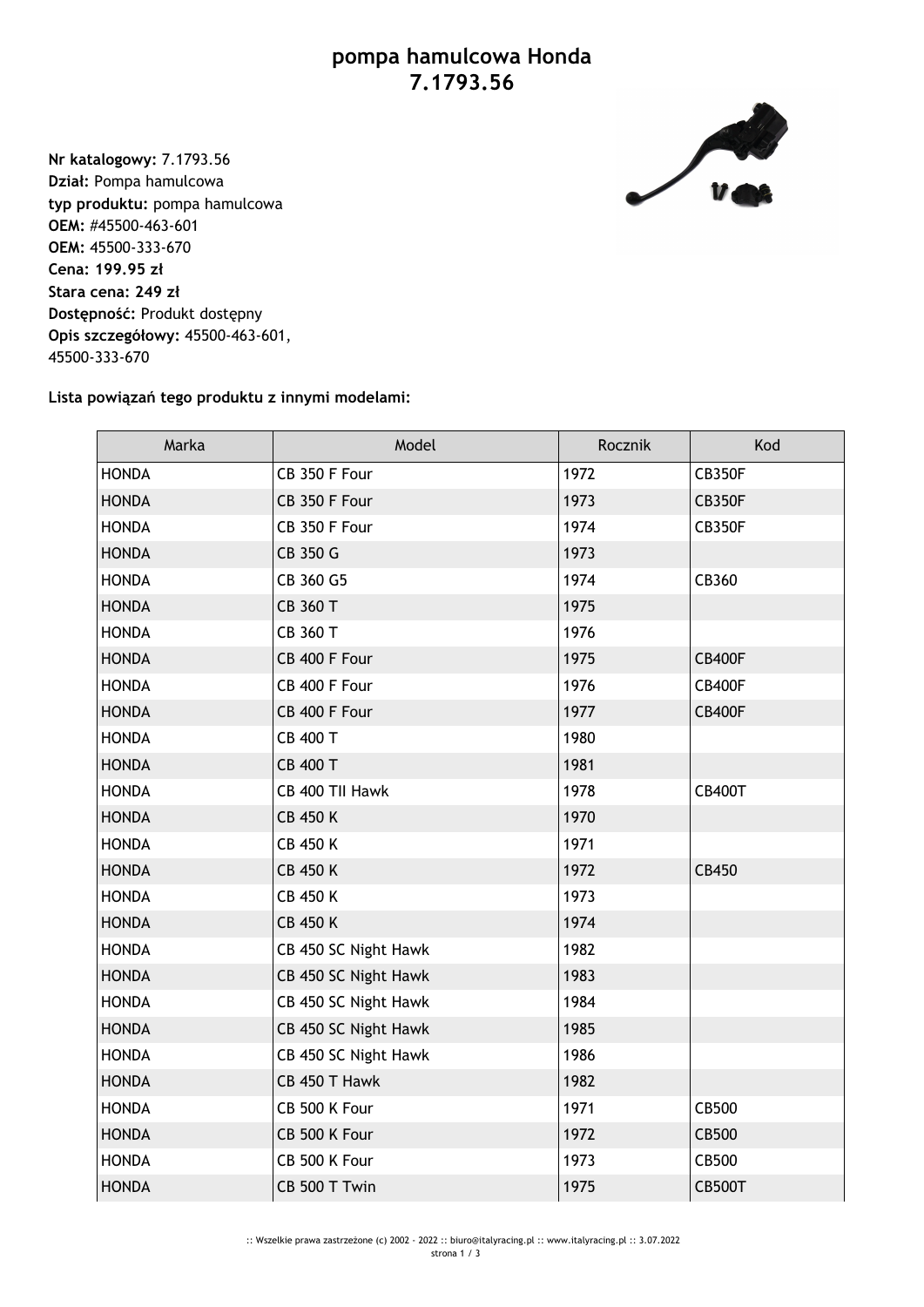| <b>HONDA</b> | CB 500 T Twin              | 1976 | <b>CB500T</b>    |
|--------------|----------------------------|------|------------------|
| <b>HONDA</b> | CB 550 F Supersport        | 1975 | <b>CB550F</b>    |
| <b>HONDA</b> | CB 550 F Supersport        | 1976 | CB550F           |
| <b>HONDA</b> | CB 550 K Four              | 1974 |                  |
| <b>HONDA</b> | CB 550 K Four              | 1975 |                  |
| <b>HONDA</b> | CB 550 K Four              | 1976 |                  |
| <b>HONDA</b> | CB 550 K Four              | 1977 | <b>CB550K</b>    |
| <b>HONDA</b> | CB 550 K Four              | 1978 | <b>CB550K</b>    |
| <b>HONDA</b> | CB 650                     | 1979 |                  |
| <b>HONDA</b> | CB 650                     | 1980 |                  |
| <b>HONDA</b> | CB 650                     | 1981 |                  |
| <b>HONDA</b> | CB 650                     | 1982 |                  |
| <b>HONDA</b> | CB 650 C Custom            | 1980 | <b>RC05</b>      |
| <b>HONDA</b> | CB 650 C Custom            | 1981 | <b>RC05</b>      |
| <b>HONDA</b> | CB 650 SC Custom           | 1982 | <b>RC08</b>      |
| <b>HONDA</b> | <b>CB 750 A Hondamatic</b> | 1976 |                  |
| <b>HONDA</b> | CB 750 A Hondamatic        | 1977 |                  |
| <b>HONDA</b> | CB 750 A Hondamatic        | 1978 |                  |
| <b>HONDA</b> | CB 750 C Custom            | 1980 | <b>RC06</b>      |
| <b>HONDA</b> | CB 750 C Custom            | 1981 | <b>RC06</b>      |
| <b>HONDA</b> | CB 750 C Custom            | 1982 | <b>RC06</b>      |
| <b>HONDA</b> | CB 750 F Supersport        | 1975 | <b>CB750F</b>    |
| <b>HONDA</b> | CB 750 F Supersport        | 1976 | CB750F           |
| <b>HONDA</b> | CB 750 F Supersport        | 1977 | <b>CB750G</b>    |
| <b>HONDA</b> | CB 750 F Supersport        | 1978 | <b>CB750G</b>    |
| <b>HONDA</b> | CB 750 F Supersport        | 1979 |                  |
| <b>HONDA</b> | CB 750 K                   | 1979 | RC <sub>01</sub> |
| <b>HONDA</b> | <b>CB 750 K</b>            | 1980 | <b>RC01</b>      |
| <b>HONDA</b> | <b>CB 750 K</b>            | 1981 | <b>RC01</b>      |
| <b>HONDA</b> | <b>CB 750 K</b>            | 1982 | <b>RC01</b>      |
| <b>HONDA</b> | CBX 550 F Supersport       | 1982 | PC04             |
| <b>HONDA</b> | CBX 550 F Supersport       | 1983 | PC04             |
| <b>HONDA</b> | CBX 550 F Supersport       | 1984 | PC04             |
| <b>HONDA</b> | <b>CBX 750 F</b>           | 1984 | <b>RC17</b>      |
| <b>HONDA</b> | <b>CBX 750 F</b>           | 1985 | <b>RC17</b>      |
| <b>HONDA</b> | <b>CBX 750 F</b>           | 1986 | <b>RC17</b>      |
| <b>HONDA</b> | <b>CM 400 A</b>            | 1979 |                  |
| <b>HONDA</b> | <b>CM 400 A</b>            | 1980 |                  |
| <b>HONDA</b> | <b>CM 400 A</b>            | 1981 |                  |
| <b>HONDA</b> | <b>CM 400 C</b>            | 1981 |                  |
| <b>HONDA</b> | CM 400 T                   | 1979 | <b>NC01</b>      |
| <b>HONDA</b> | <b>CM 400 T</b>            | 1980 | <b>NC01</b>      |
| <b>HONDA</b> | <b>CM 400 T</b>            | 1981 | <b>NC01</b>      |
| <b>HONDA</b> | CM 450 A Hondamatic        | 1982 |                  |
|              |                            |      |                  |